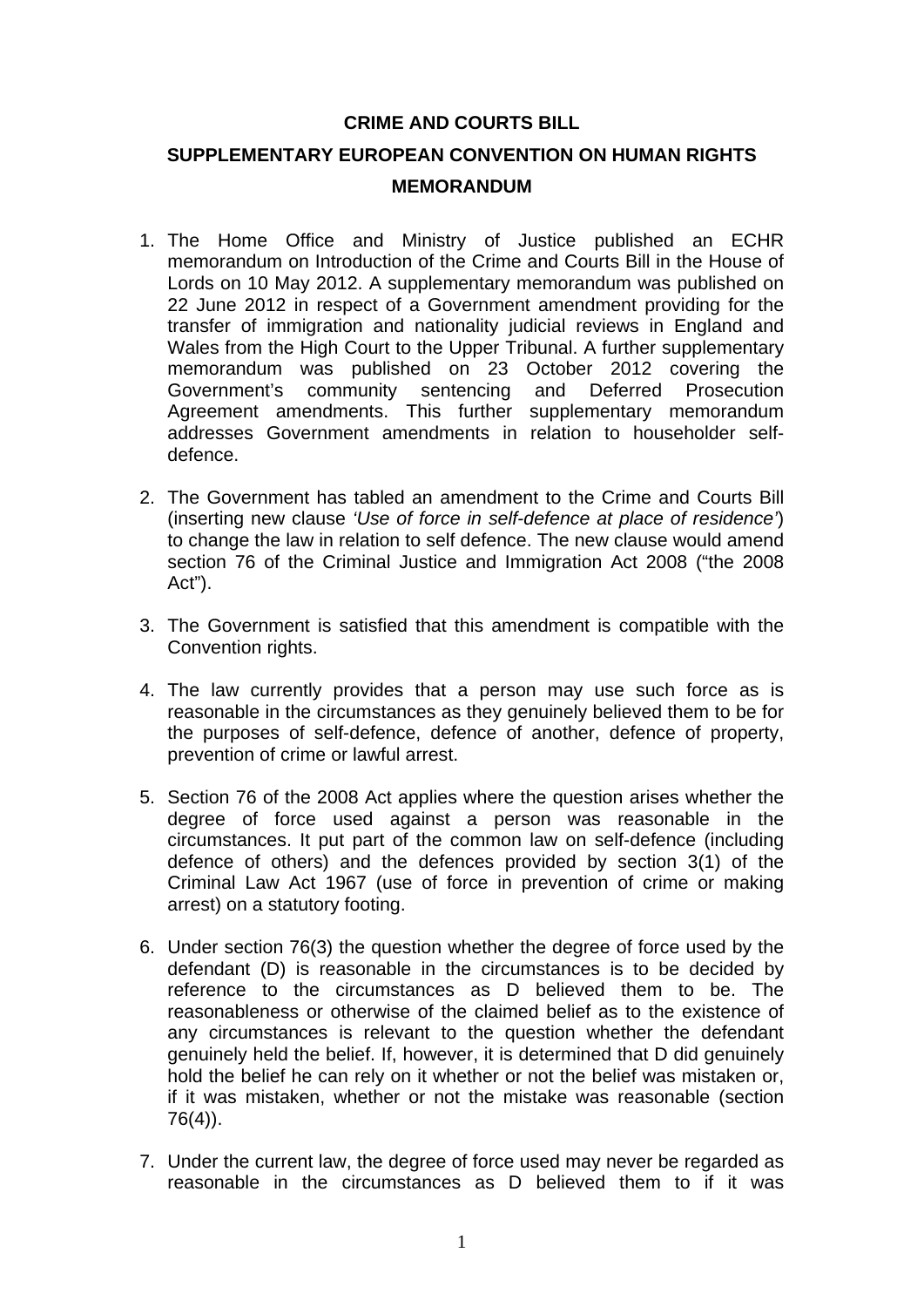disproportionate in those circumstances (section 76(6)). The degree of force refers to the type and amount of force used (section 76(10)(c)).

- 8. Although not express on the face of the statute, the degree of force used could include force which results in death.
- 9. Section 148 of the Legal Aid, Sentencing and Punishment of Offenders Act 2012 amends section 76 of the 2008 Act. Once commenced, it will further codify the common law: by expanding the list of defences to which section 76 of the 2008 Act applies to include the common law defence of defence of property; and by adding a new subsection (6A) to section 76 of the 2008 Act to make clear the existing common law position that a person is not under a duty to retreat but the possibility that they could have retreated is an element in the consideration of whether the degree of force used by that person was reasonable in all the circumstances as that person believed them to be.
- 10.New clause (*'Use of force in self-defence at place of residence'*) gives extra protection to householders faced with trespassers in their premises.
- 11.There is no change to the overarching test that a person may use such force as is reasonable in the circumstances as they genuinely believed them to be. In householder cases, however, the degree of force used by D is not to be regarded as having been reasonable in the circumstances as D believed them to be if it was grossly disproportionate in those circumstances. This means that the amendments to section 76 of the 2008 Act admit to the possibility of use of force which is disproportionate but nonetheless reasonable in the circumstances.
- 12.The widened householder defence will apply to lawful occupiers when they are defending themselves or others from a trespasser in a building or part of a building that is a dwelling. It does not apply to the protection of property or to the defences provided in section 3(1) of the Criminal Law Act 1967.
- 13.The current law will continue to apply to cases that do not fall within the widened householder defence.

### **Convention rights**

- 14.The proposals clearly engage Article 2 and, arguably, Article 8 of the ECHR. This memorandum also considers Article 3.
- 15.The JCHR has previously expressed concern about the compatibility of the law on self-defence in respect of the failure to require reasonable grounds for an honest belief (see further - JCHR, Twenty-Third Report of Session 2007-08). The Government remains satisfied of the compatibility of the law in this respect.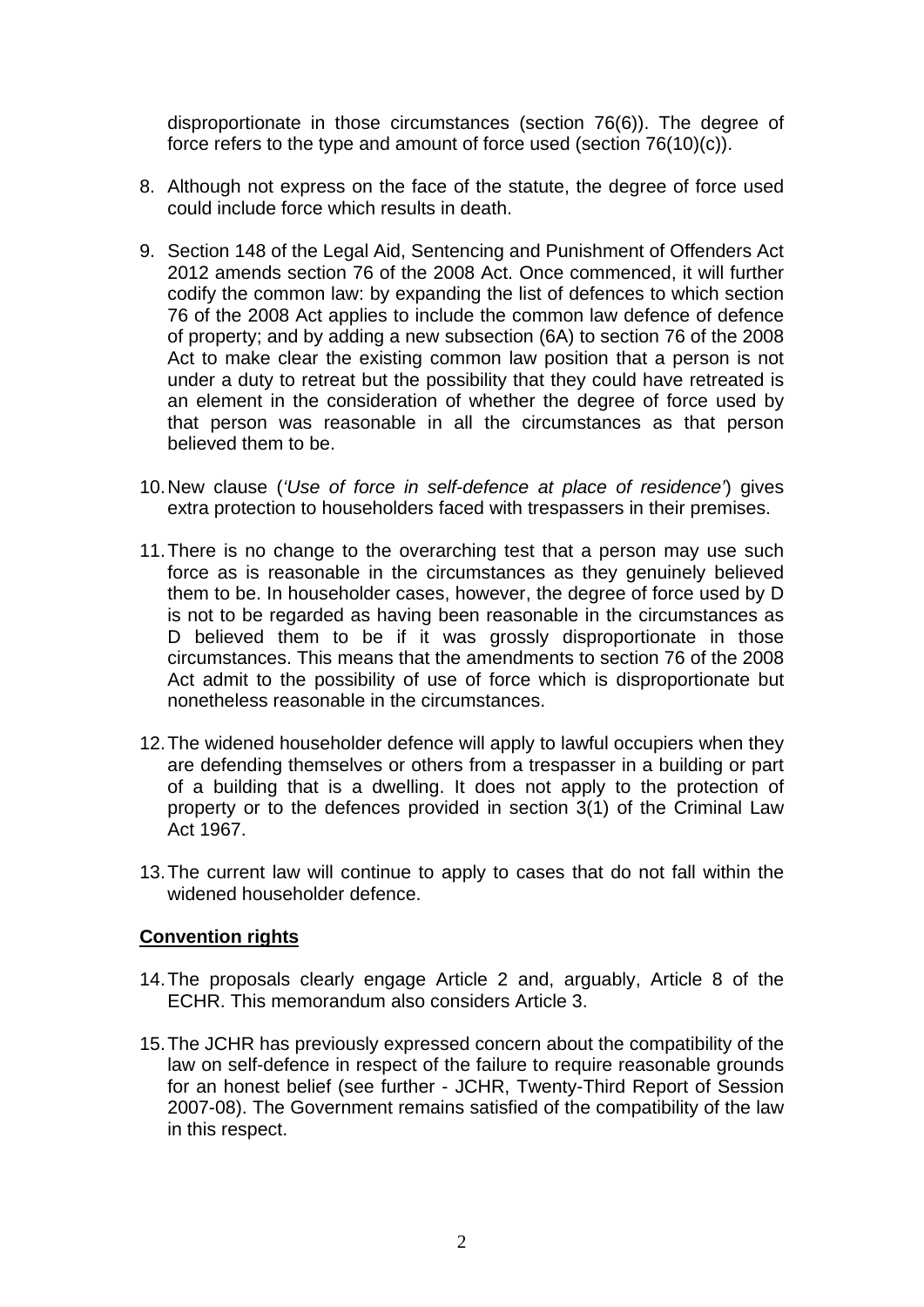## **Article 2**

- 16.Article 2 includes a positive duty to have adequate criminal and civil sanctions in place to protect life. The European Court of Human Rights case law has however largely been concerned with the use of lethal force by the state against civilians, including where there has been a mistaken belief as to the threat posed: see McCann v UK (Application no. 18984/91); Bubbins v UK (Application no. 50196/99); Bennett v UK (Application no. 5527/08: admissibility).
- 17.The widened householder defence would be available to householders and other lawful occupiers who are defending themselves or others from someone they genuinely believe to be a trespasser. It does not extend for example to the common law defence of defence of property.
- 18.In the Government's view these amendments are compatible with Article 2. The test of lawfulness remains one of reasonableness in all the circumstances. Whether the force used in any case is reasonable in the circumstances is to be considered by reference to the circumstances as the defendant genuinely believed them to be at the relevant time. It is not to be decided with the benefit of hindsight.
- 19.The amendment to section 76 of the 2008 Act would not prevent disproportionate force from being found unlawful where this would be contrary to Article 2.
- 20.If the force used is grossly disproportionate in the circumstances, the defendant may never benefit from the defence.

### **Article 3**

21.To the extent Article 3 is engaged, the Government considers that the proposals are compatible with the Convention right. Deliberate use of force that amounts to torture or inhuman or degrading treatment or punishment for the purposes of Article 3 would in the Government's view constitute grossly disproportionate force and would still be prohibited.

### **Article 8**

- 22.Under Article 8, everyone has the right to respect for their private and family life, their home and their correspondence. A householder plainly falls within this right.
- 23.A state also has positive obligations which are inherent in the effective respect for private life. The notion of 'respect' is not clear-cut and varies from case to case. In determining whether positive obligations exist, "…regard must be had to the fair balance that has to be struck between the general interest and the interests of the individual, while the state has, in any event, a margin of appreciation" (see Botta v Italy (Application no. 21439/93)).